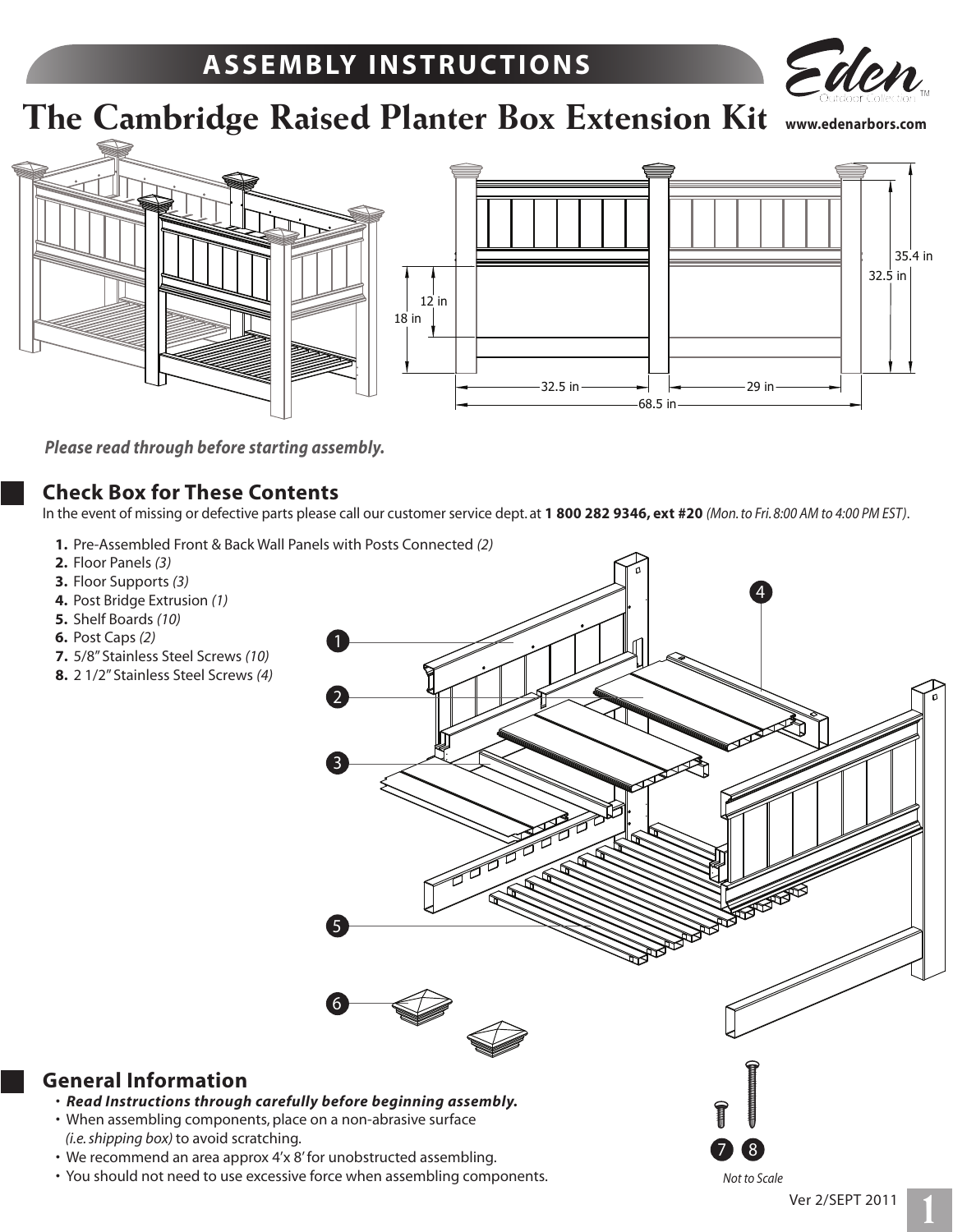### **O ve r v i e w**

This instruction is intended to assist with adding an extension kit to your existing raised planter box. Please consult the Cambridge Raised Planter Box Instruction to assemble the 3 ft raised planter box.

Completely assemble the 3 ft Cambridge Raised Planter Box prior to attaching the extension kit.

Some disassembly of the 3 ft planter box will be required to attach the extension kit.



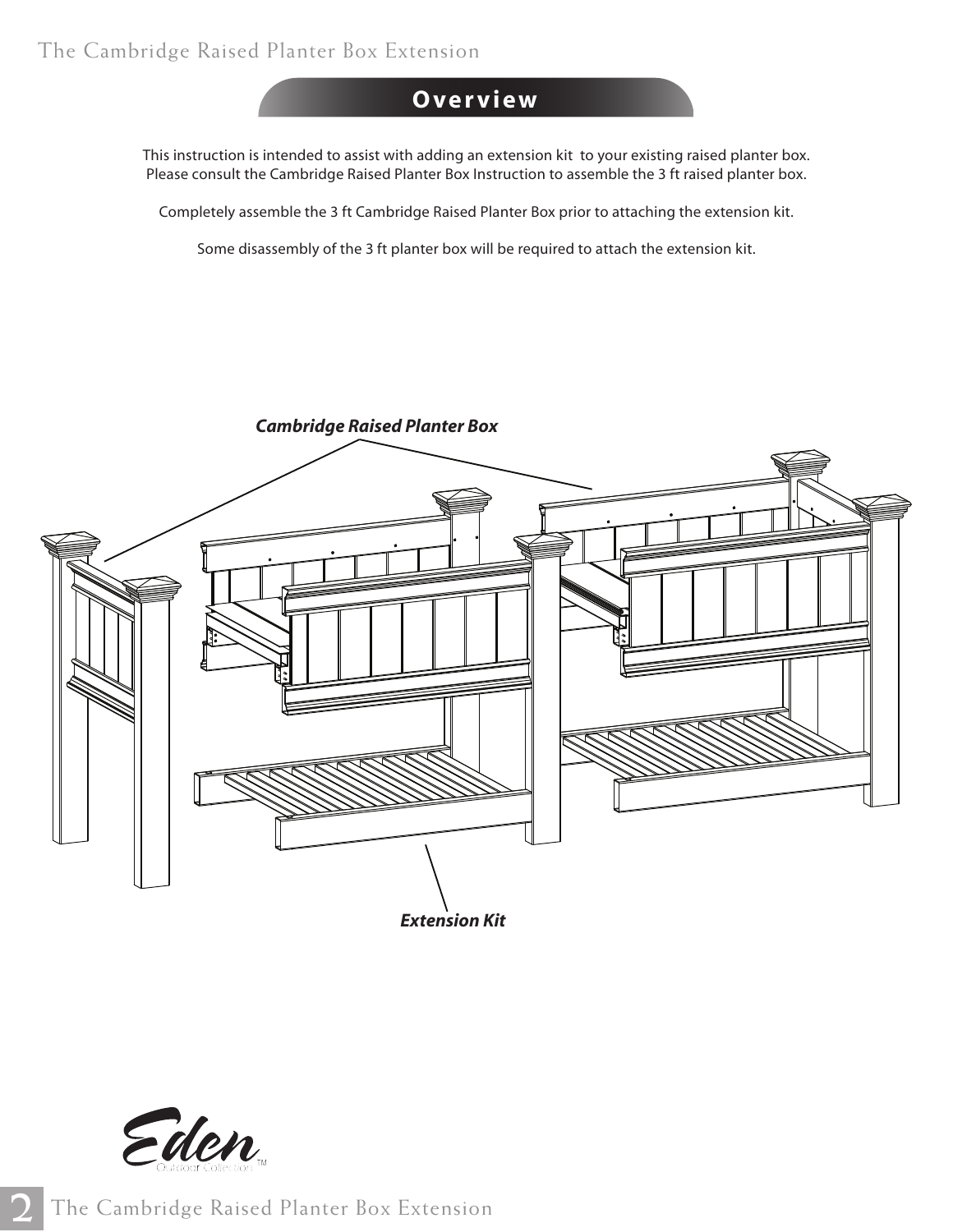

**1**

## **STEP ONE**

## **Disassemble the 3ft Raised Planter Box**

Remove the floor boards 1

2

Remove the three floor supports

### 3

Remove seven screws from each of the two posts on the extending side. Make note of the location of each screw as these will be reused in the next step.

#### 4

Remove the side panel entirely and place aside



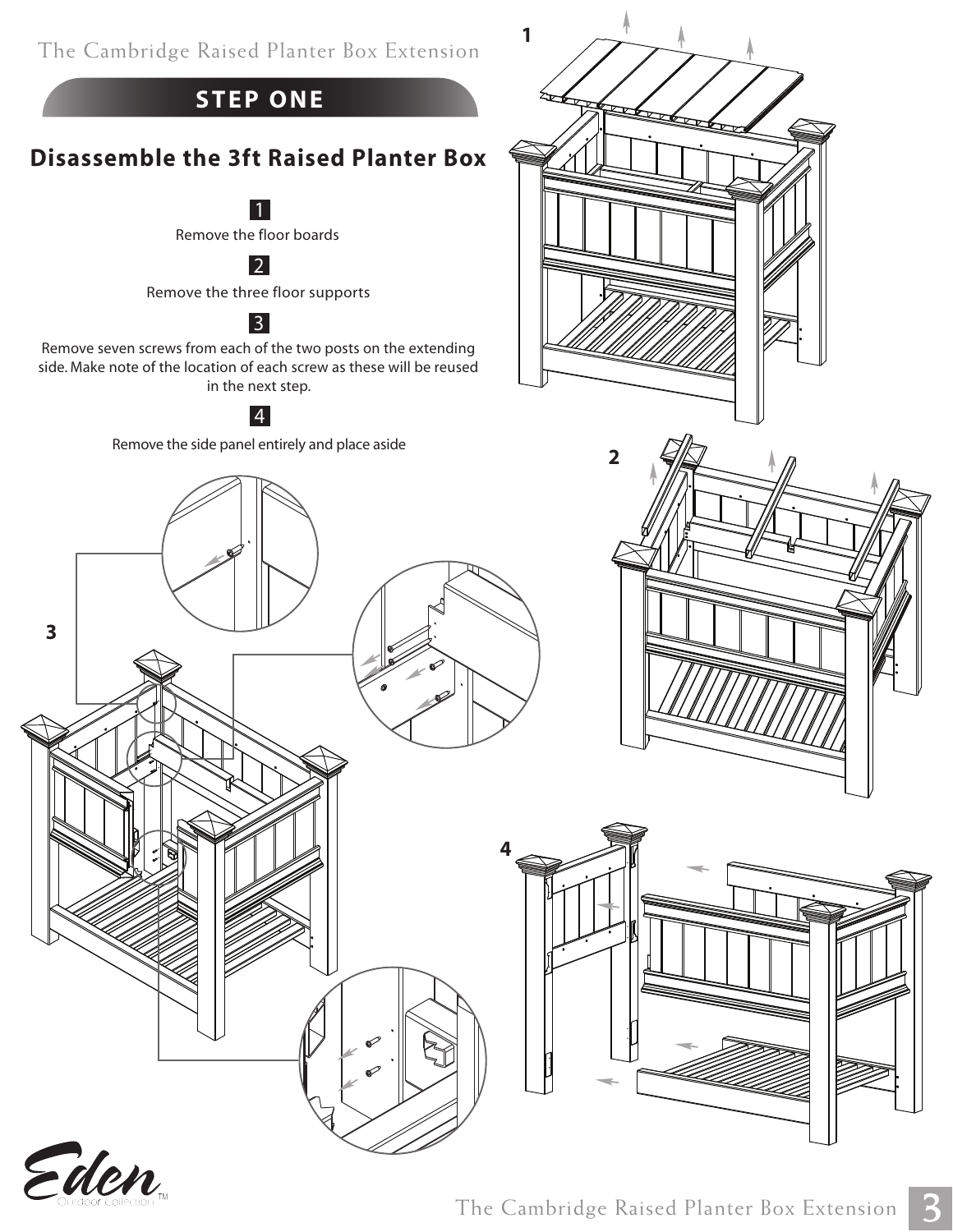



## **Assemble and attach the Extension Kit** 1

Place the one panel on the floor as shown and insert the ten shelf boards until they all lock in place. Also insert the post bridge into the pre-routed hole on the centre post as shown.

#### 2

Align and attach the second panel to the sub-assembly.

#### 3

Attach the extension kit to the side panel which was put aside from step 1-4

Re-fasten the side panel to the two posts using the screws from step 1-3

#### **2**

**3**

**4**





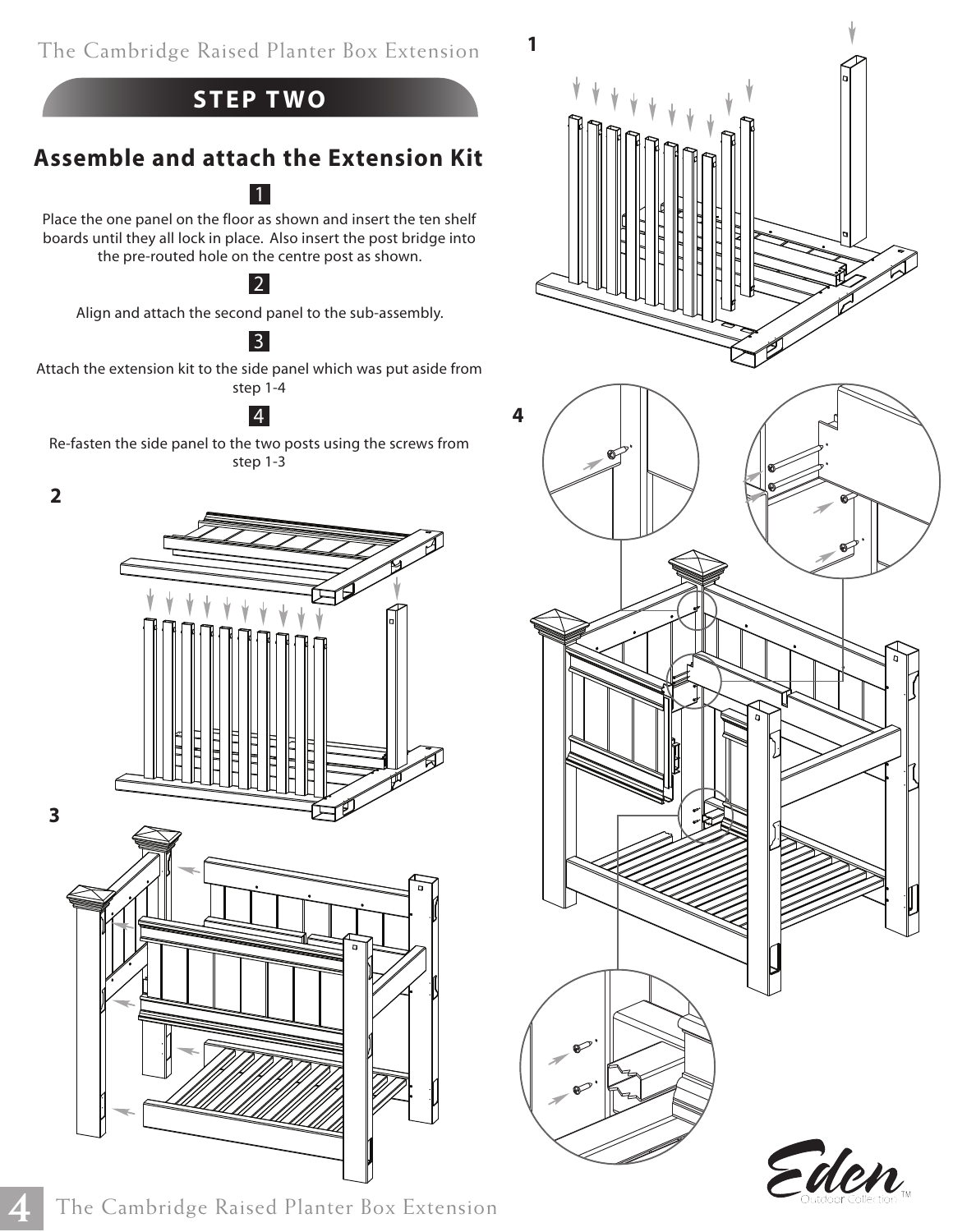## **STEP THREE**

## **Attach the Extension Kit**

Align and insert the extension kit assembly to the 3 ft planter box into the pre-routed holes as shown. 1



2

Using the provided screws, fasten the extension kit to the two centre posts.